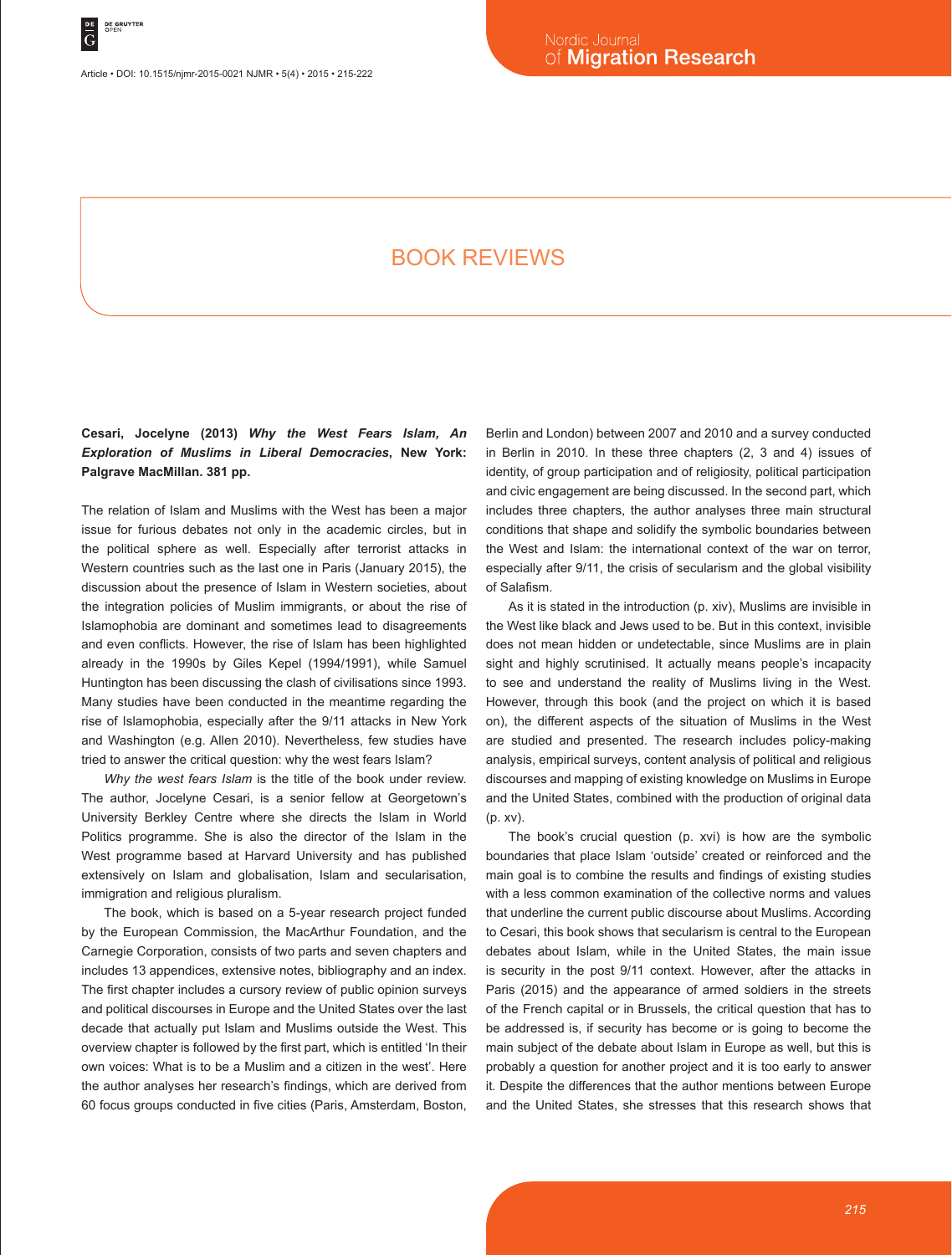what is at stake in both places is the challenges brought by Islam to two major secular principles, that is, private against public and collective against individual rights.

In my view, this is a very interesting and well-grounded book based both on primary and secondary data and makes it a great work on Islam in the west, discussing all the major themes that dominate public debates, for example, liberalism, secularism, terrorism, integration policies, and so on. What, I think, is more important, though, is the qualitative focus groups that were conducted in five western cities, because they give the opportunity to the reader (and the researchers of course) to come close to what Muslims themselves think and how they feel living in western countries, either born or have come as immigrants. This, in a way, is a plain description of what Cesari calls homo islamicus (p. 4). It is of great value to have documented Muslim's own voices, because basing our analyses on what others think about Muslims is only the one side of the coin. Furthermore, I would support the author's conclusion that the clash is not between civilisations, but between essentialised and inverted perceptions of Islam and Muslims that reinforce each other (p. 141).

 In such a well-grounded work, it is difficult to find any criticism to make. Some secondary points, though, could be mentioned. The first is related to the cities selected for the research, which all belong to North and Central Europe and the United States. I think that the South could offer further insight in this project because high numbers of Muslims live there, for example, in Italy, Spain, and Greece, both nationals and immigrants. I understand that a single project cannot cover every aspect of an issue under research, especially when it is related to Muslims in the west, but I would say that a future project could include Muslim populations of the south as well. Another technical comment could be that the main text of the book stops in page 145 and is followed by approximately 160 pages of appendices. I am not implying that this is necessarily problematic, but maybe if some of the data presented in these appendices were part of the main text, it would probably make the book and its argumentation more easily accessible to the average reader. Of course, the book, in my view, addresses principally to the academic community (scholars, researchers, students) who will absolutely be benefitted both from the analysis as well as from the appendices and exhaustive notes at the end of the book. It is true that a single research is incapable of covering a research topic, but I would risk arguing that this is one of the finest works done in the field and needs to get special attention. Alexandros Sakellariou

Post-doctoral researcher, Panteion University of Social and Political Sciences of Athens, Department of Sociology

## **References**

Allen, C 2010, *Islamophobia*, Ashgate, Surrey.

Huntington, S 1996, *The Clash of Civilizations and the Remaking of the World Order*, Simon & Schuster, New York.

Kepel, G 1994, *The Revenge of God: The Resurgence of Islam, Christianity and Judaism in the Modern World*, Polity, Cambridge (originally published in French in 1991).

## **Kivisto, Peter (2014)** *Religion and Immigration. Migrant Faiths in North America and Western Europe***, Cambridge: Polity Press. 211 pp.**

In Europe, visible religion in the form of Muslim veiling, minarets and mosques and so on on one hand and religious legitimated terrorist attacks such as the London bombing in 2005 on the other have attracted most of the attention in European research on connections between religion and immigration. In the book, *Religion and Immigration*, Peter Kivisto presents and discusses a broader approach to the role of religion in research on immigration by primarily drawing on studies from North America. Peter Kivisto is Richard A. Swanson Professor of Social Thought at Augustana College and was Finland Distinguished Professor at the University of Turku from 2009–2012. In the introduction, he points at the tendency within migration research until the beginning of the 1990s to lend much time to ethnicity, race, class, gender, and less to religion. Since the 1990s, he argues, especially research into sociology of religion has given attention to religion as a key aspect of immigration. The aim of the book is to explore the existent studies for knowledge, to identify central themes in the research, and to point at shortcomings and thus, further areas for research.

Based on thorough reading of research on religion and immigration, Kivisto leads the reader through four key aspects of this huge field of study: first, the relationship between ethnicity and religion; second, the organisational aspects of religion after immigration; third, transnational aspects of religion; fourth, the influence of the church– state relation in immigrant religion. The examples and arguments are mainly based on studies of Christian immigration, but also Hindu, and to a lesser extent, Buddhist and Muslim immigration to America with the exception of the last aspect (the church–state relation) that finds it example material from the context of Muslim immigration to Western Europe.

The overall focus is on how immigration may lead to reconfigurations of religious identity and institutions. In chapter 2, focus is on religion's role in the immigrants' identity work. Kivisto argues that three key themes have been subject of discussion within research on religion and immigration when it comes to integration and acculturation or - in other words - the preparedness to being transformed. Without using the term intersectionality, the first theme is about the relationship between religious and other identities, primarily ethnicity and gender. Of interest is the uncoupling of ethnicity from religion, not least in the second generation, and how men may keep up the leading role in church, while women challenge religious-based values. The second theme is about religion as an aspect of psychological adjustment, while the last theme in this chapter looks at immigration as a so-called theologising experiment. In the new country, religion offers refuge from alienation in the form of psychological well-being, and also respectability through religiouslybased civic engagement on the one hand and a pious commitment on the other.

*<sup>\*</sup> E-mail: sociology.panteion@gmail.com*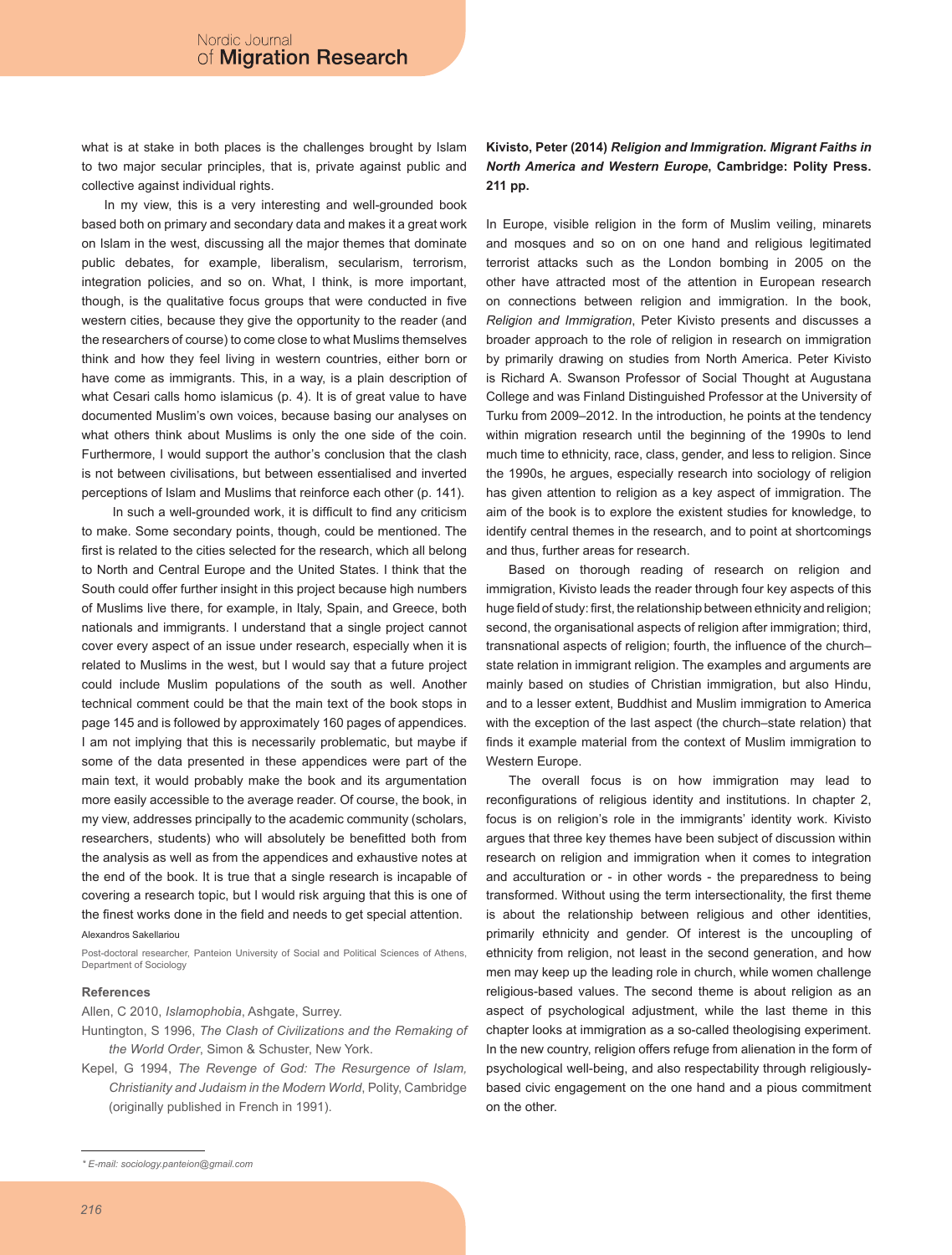In chapter 3, the perspective moves from the individual and group experiences to the organisational changes that follow from immigration. Kivisto particularly discusses R. Stephen Warner's concept of 'de facto congregationalism' (1993) with which Warner points at the immigrant religions' adaptation to a new context and its organisational structure of religious institutions. In the US, he argues, the religious pluralism facilitates a congregational order constituted by those who assemble rather than by the church hierarchy. The concept has been criticised for its US normativity and urban bias, and Kivisto adds the lack of awareness of the influence of the sending country and a more specific questioning of Warner's assumption of immigrant congregations becoming ethnically exclusive. Despite this critique, Kivisto defends Warner's approach.

Whereas many of the studies that Kivisto mentions in chapter 2 and 3 take point of departure in the context of where the immigrants reside, chapter 4 looks into transnational aspects of religion and immigration. After giving a short and precise description of the transnational turn within migration studies, he points at religion as global - or transnational - in several instances. Thus, professional immigration in the form of missionary work is also creating transnational relations. As for transnational relations due to general immigration, he builds his argument on Peggy Levitt's categorisation of three different transnational models (2004): extended, negotiated, and recreated transnational religious organisations. The extended type refers to already global religious organisations like the Catholic Church that integrates immigrant groups in its well-established networks. The negotiated type applies to religious groups with a shorter institutional history that emerge organically from below rather than top-down, while the third type is already established religious traditions that are relocated or transplanted into a new national context. Kivisto uses this tripartition to present different types of transnational religious groups, emphasising the need of awareness of the particularities of different religious immigrant groups due to different faith, different national origin and the religious landscape of receiving countries.

Yet another level of complexity is added in the final thematic chapter (chapter 5) that explores the influence of the church–state relationship on immigrant religion, emphasising that the role of the state is not levelled despite what appears as increasing cross-national connections and influences. In particular, Kivisto discusses the possibilities for immigrants to practice their religion depending on the national context. He argues that existent research seems to address immigrant religion as a particular challenge to Europe due to its secularism and state–religion models. Especially, Islam and Muslims are examined as contestants of the European secular model. Thus, the chapter describes how religion (read: Islam) becomes a barrier because of the religion–state relationship of the receiving countries, and what follows of Islamophobia and prejudices.

The book gives a very welcome and unique introduction to relevant research perspectives on religion and immigration useful for students as well as researchers within studies of religion and studies of migration. Kivisto leads the reader competently into a huge research literature, while also pointing at the need for more theoretical development. Despite many ethnographic case studies in the American context, the theorising is very much embedded in time and place, or in other words, in religion and (national) context. This case and context-bound theory is not necessarily easy to directly apply on other contexts, Kivisto argues. Occasionally, he also points at relevant methodological issues such as the tendency to study immigrant religion among the active participants of denominations and institutions while ignoring the everyday life religion.

Only one concern should be raised and that is the placement of immigrant religion as trouble in a Muslim-in-Europe context. I am not contesting Kivisto's argument that this approach recently and predominantly has been explored in a European context. However, it leaves the impression that immigrant religion, or more specifically Islam in Europe, is trouble while it in North America is in harmony. To point at the national contexts as crucial for how religion is reconfigured due to immigration is, of course, of greatest importance. However, I find it unfortunate that Europe becomes - I assume unintentionally - the epitome of antireligion and anti-Muslim sentiments, without discussing why the same problem seems not to be explored to the same degree in North America. Hence, it would have been interesting with a more critical discussion of the research approaches and their genealogy; for instance, why the chosen example material on religion in Europe primarily appears as political analyses, and even includes anti-Muslim immigration studies written by journalists, compared to the example material on North America, which is mainly ethnographical. Furthermore, I would have loved to learn more about the growing literature on Muslim practices and institutions in Europe that has a sociological or ethnographic approach and not least how it differs from or is similar to American findings. Maybe this is precisely the strength of the book. It presents a knowledge that invites for further comparison and exploration across diverse contexts and faiths and offers a profound and empirical rich material that helps the reader navigating within the research field of religion and immigration.

#### Lise Paulsen Galal

Associate Professor in Cultural Encounters, Department of Culture and Identity, Roskilde University, Denmark

#### **References**

- Levitt, P 2004, 'Redefining the Boundaries of Belonging: The Institutional Character of Transnational Religious Life', *Sociology of Religion,* vol. 61, no. 1, pp. 1-18.
- Warner, RS 1993, 'Work in Progress toward a New Paradigm for the Sociological Study of Religion in the United States', *American Journal of Sociology*, vol. 98, no. 5, pp. 1044-93.

*<sup>\*</sup> E-mail: galal@ruc.dk*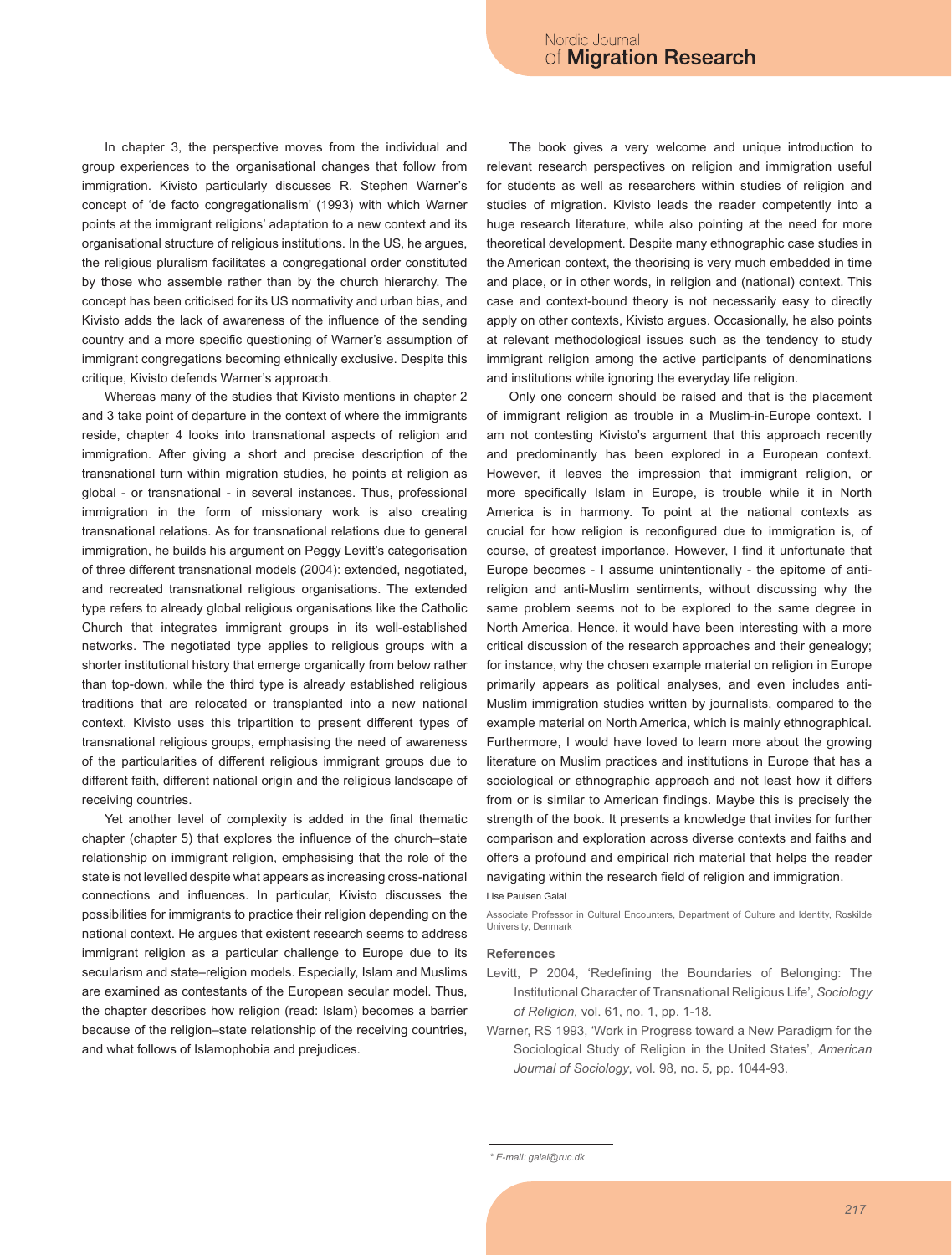#### **Könnilä, Paula (2014)** *Sisua ja mañanaa. Suomalaiset Espanjan Aurinkorannikolla***<sup>1</sup> , Turku: Siirtolaisinstituutti/Institute of Migration. 431 pp.**

There are tens of thousands of North Europeans who have moved to Spain in search for a better climate, cheaper living costs and more relaxed life compared to their countries of origin. This book investigates the lives of Finnish people on the Costa del Sol. The book aims to find out how they live and how they define and experience Finnish and Spanish cultures. One of the main goals of the book is to show that the community of Finns on the Costa del Sol is much more diverse than it has usually been thought. Although the majority of Finns on the Costa del Sol are retirees, this book also investigates the lives and views of youth and of people of working age. Paula Könnilä, the author, estimates the number of permanent and seasonal Finnish migrants on the Costa del Sol to be about 16,000 people (of whom about 7500 are permanent residents) and she has included in her study people who stay in the area either permanently or for over 3 months a year. Könnilä divides the Finns on the Costa del Sol into four categories: permanent migrants, transnational migrants (who have an open option to return to Finland), seasonal migrants and super-tourists who spend 3-month-long vacations in Spain.

A general goal of the study is stated to be finding information on the Finnish migration to the Costa del Sol and on the life changes that the migration causes them. The research questions include why Finns have moved to the Costa del Sol, how their lives have changed when they have moved there, their future plans as well as their experiences of identity, cultural adjustment and welfare. The research material consists of a survey of 540 respondents (54% response rate) and 50 interviews. In addition, Könnilä claims to use ethnographic material. There are 11 empirical chapters in the book: Finns on the Spanish Costa del Sol; Motivations and migration, Finnishness; the New living environment and new habits; Identity and adjustment; Social networks and interaction; Welfare and the quality of life; Youth; Work and Entrepreneurship in Spain; As an elderly person abroad; and Planning the Future.

Könnilä defines the study to belong to social sciences - in between social psychology, sociology, social policy and ethnography. The book has over 400 pages and it provides a remarkable information package on the lives and views of Finnish people on the Costa del Sol. The data gathering process is impressive - it is clear that a lot of time and effort have been put into the study. As Könnilä states, existing research on Finns on the Costa del Sol is outdated and this book provides an extensive account of the contemporary situation, including the recent economic crisis in Spain that has obviously affected the lives of Finns there as well.

The study states that climate is the main reason for why Finns move to the Costa del Sol. People also consider life to be healthier and more interesting there than in the cold Finland. The existence of a Finnish school facilitates the migration of families with children. Many have also moved because they have family and friends in the

area. The respondents claim that their lifestyles have become more active and more social once they moved to Spain and they have more hobbies there. People also state to have adjusted well into Spanish culture. Most are content with their lives and living arrangements in Spain, although many complain about the disputes within the Finnish community there. More than half of the respondents are planning to live part of the year in Spain also in the future.

Könnilä writes that although the Finnish people on the Costa del Sol mostly socialise with other Finns, they also have contacts with Spanish people and most have studied some Spanish although only about 10% claim so speak it well. A central theme in the book is the Finnish identity and how it becomes defined and even strengthened in Spain. Above all, Finns become defined as honest and strong; they have the guts to survive even difficult situations. The Spanish manaña mentality is described as a cultural characteristic that is difficult for the Finnish people to adjust to although at the same time, the Finnish respondents appreciate the fact that Spanish lifestyle is more relaxed than the Finnish one. The book also contains recommendations for how to improve the lives of Finnish people on the Costa del Sol. The recommendations include providing inexpensive interpretation services, a central information desk, a subsidised Finnish retirement home and improvements in the functioning of the European social insurance card.

The book provides a detailed report on the lives and views of Finns on the Costa del Sol. A few aspects of it are, however, somewhat problematic. Certain theoretical frameworks are introduced (for example, transnationalism and identity) but the literature references are limited and rather old and there is no overall theoretical framework for the whole study. In fact, the book is more descriptive than analytical: the survey responses and the interview talk are taken as a truth without further analysis. The book also contains rather essentialising views on Finnishness and Spanishness and it would have been useful to deconstruct these discourses. Moreover, class differences are not taken into account at all, which is a shortcoming. The study pays surprisingly little attention to possible problems that Finnish people on the Costa del Sol have. It is emphasised that there is a need for a social worker and for inexpensive interpreter services but there is not much information on why these improvements are needed; what are the problems that lie behind such requests. A more analytical approach would have deepened the outcome of the book and using more ethnographic material, which the author claims to have, would have been useful in this respect. For example, it is mentioned that the Finnish people have adjusted well to the Spanish culture; ethnographic examples would have made this argument more convincing. How does this adjustment appear in their everyday lives? We now rely on what people reply in survey answers or say in interviews but we do not know what they actually do in their everyday lives. Moreover, the fact that the author is a long-term resident on the Costa del Sol herself should have been reflected on more carefully as her role as an insider may have affected her conclusions.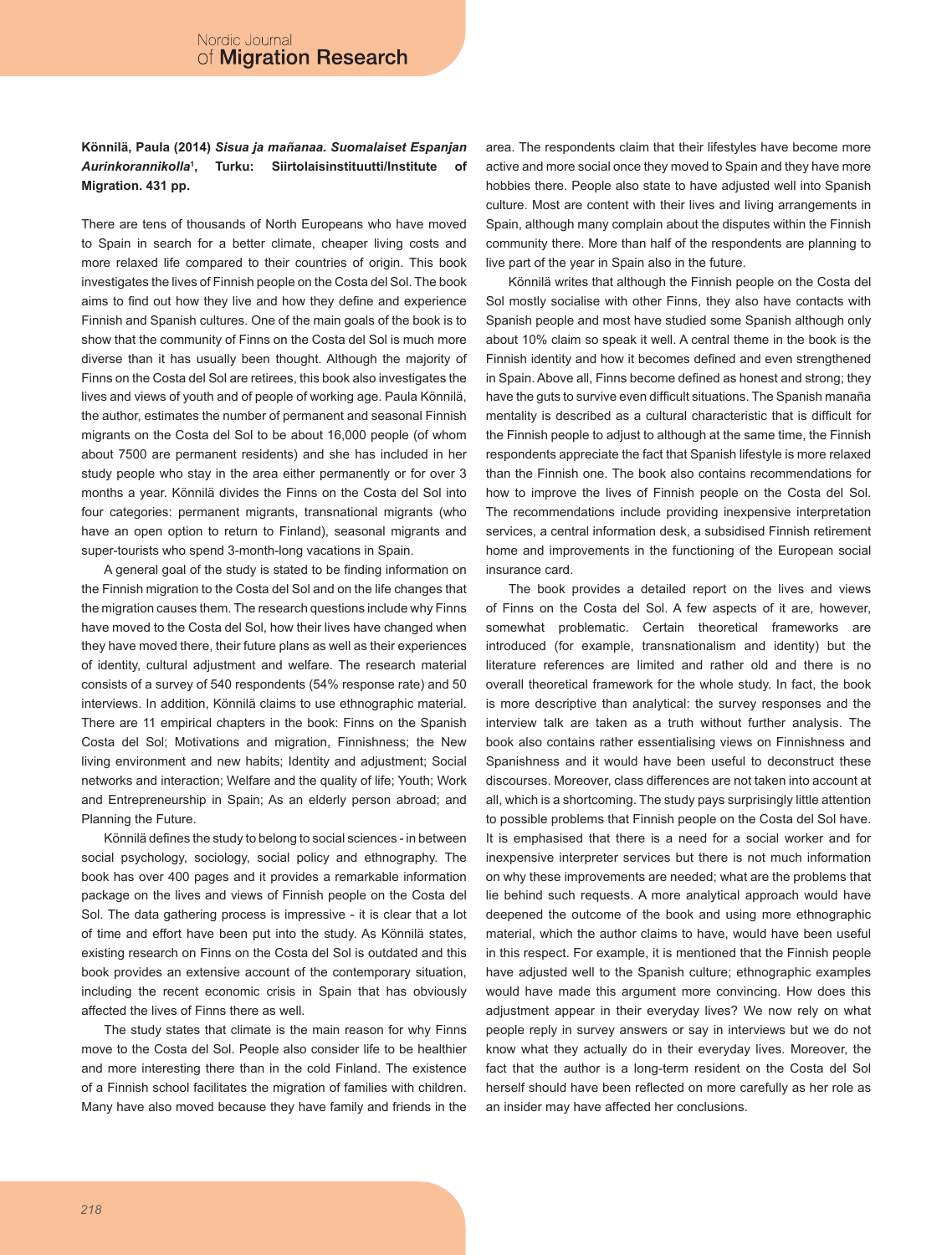Könnilä defines the Finns on the Costa del Sol as migrants but I am not convinced that this definition is the most appropriate one. The main weakness of the book is that it has no reference at all to the quickly expanding research literature on lifestyle migration (see e.g. Benson & O'Reilly 2009; Benson & Osbaldiston 2014). Lifestyle migration refers to a phenomenon where citizens of affluent industrialised nations move abroad in order to find a 'better quality of life', usually in places with warm climates and cheap living costs. There is particularly rich literature on lifestyle migration to Spain, for example, Per Gustafson (2008) has written on Swedish in Spain and Karen O'Reilly (2000) on British on the Costa del Sol (for a bibliography on lifestyle migration literature, see for example http:// www.uta.fi/yky/lifestylemigration/bibliography.html), yet this book makes no reference to that literature. This lack of references is somewhat justified by the emphasis of the book on Finnishness but locating this study into the field of lifestyle migration studies would have given the book more relevance than merely informing Finnish people of the lives of Finns on the Costa del Sol. After all, there are people of several other nationalities - for example, Germans, British and Swedish - who are leading the same lifestyle and face similar joys and challenges in Spain.

Although the study can be criticised as an academic research, such criticism is perhaps somewhat uniustified. This study is not intended for (lifestyle) migration scholars but for Finnish people who live on the Costa del Sol, plan to move there or who want to know about the lives of Finnish people there. The target audience becomes clear already in the choice of the language: the book is written in Finnish. The book is also a useful source of information for policy makers and administrators who need to manage the consequences of this increasingly popular phenomenon. In spite of the fact that the book contains some repetition and errors in compound words and syllabic writing, the clear writing style gives it potential to reach an audience outside the academia, which presumably has been the goal from the beginning.

Mari Korpela

Senior Researcher, University of Tampere, Finland

#### **References**

- Benson, M & O'Reilly K (eds.) 2009, *A New Life? Expectations, aspirations, and experiences of lifestyle migration*, Ashgate, Aldershot.
- Benson, M & Osbaldiston, N (eds.) 2014, *Understanding Lifestyle Migration*. Palgrave Macmillan, Basingstoke.
- Gustafson, P 2008, 'Transnationalism in retirement migration: The case of North European retirees in Spain', *Ethnic and Racial Studies,* vol*.* 31, no. 3, pp. 451-475.
- O'Reilly, K 2000, *The British on the Costa del Sol: transnational identities and local communities.* Routledge, London.

# **Silbereisen, Rainer K., Titzmann, Peter F. & Shavit, Yossi (eds.) (2014)** *The Challenges of Diaspora Migration: Interdisciplinary Perspectives on Israel and Germany***, Farnham: Ashgate. 327 pp.**

Diasporas and their homelands - an issue that never goes out of fashion with researchers, and the book under review shows for very good reasons. Despite the comprehensive research that exists on diasporas who yearn for the homeland, who fantasise about their homeland, who are torn, who return, and lately, how nation states with substantial diasporic populations like Israel and Germany attempt to manage these the multiple facets of (presumed and actual) home countries, diasporic binds, policy, and identities offer an amazing amount of research foci to which this edited volume offers a substantial contribution. The *Challenges of Diaspora Migrations* allows crucial insight by focussing on challenges faced by diasporic 'returnees' in their (presumed) ancestral, homelands from a psychosocial perspective, and by specifically zooming in on the effects of 'homecoming' for adolescent 'returnees.' The richness of the volume certainly benefits from the areas of expertise of the editors: Yossi Shavit is a sociologist, the background of Rainer Silbereisen is psychology, and Peter Tietzmann is a sociologist who specialises in human development, and studies of adolescence.

The geographical focus of the volume lies on Germany and Israel in comparative perspective. Based on the raison d'être of these two countries, they invite the\_immigration of those they define as ethnic Germans and ethnic Jews, respectively, by way of their legal frameworks. With the breakdown of the Soviet Union, both Jews and Germans left in unprecedented numbers for Israel and Germany. Yet, the experiences of both countries vividly demonstrate that the mere categorical vehicle of 'ethnic' German or Jewish descent is a rather dubious concept as the 'returnees' showcased that settling in the 'homeland' is beset by a whole batch of problems due to differences to the native German and veteran Israeli populations (however, incoherent and internally diverse these are), and that tensions as well as disappointments come into existences between the immigrants and the veteran populations as both groups assumed the existence of more similarities than actually exist in reality. This rather clouded view bases on the specific meta-narratives that underpin construction of both the national identities in common discourse and in the legal sphere in both case studies. The authors of the different chapters of this book do diapora and migration studies a great favour with their in-depth approaches that dismantle the myth of a shared ethnicity as an assumed panacea, as their careful analysis offers to clues to policy makers as well as social workers and legal professionals who deal with the problems caused - at times unwittingly - by the immigrants.

The book is broken down in four parts along the core themes: societal integration (part I), transition and adjustment upon immigration (part II), transitions within the country and future option (part III) and implications for research and policy (part IV). The first part offers insights into the specifics of co-ethnic immigration to

*<sup>\*</sup> E-mail: mari.korpela@uta.fi*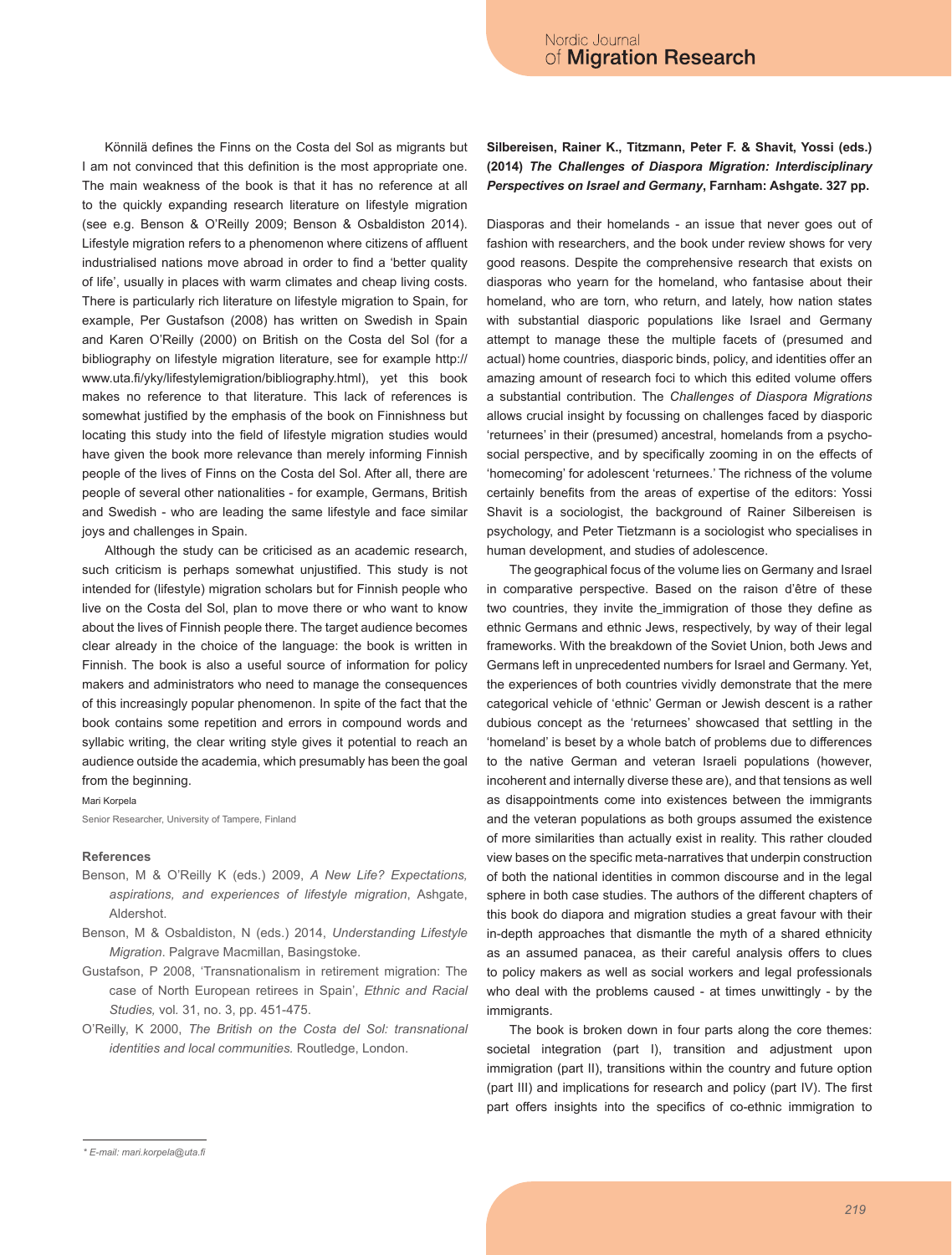Israel and Germany, respectively and the reasons that underpin the decision to immigrate. While for experts of either country, this part offers little novel insights, it is important for all those who are not country experts. By this token, the structure of the volume makes it suitable for non-country experts alike, which is commendable. The first three chapters of the second part go into the depth of language acquisition as a parameter within the adjustment process; the next three delve into different aspects of the well-being of diasporic immigrants. Of particular interest is the focus on adolescents that runs through all chapters. While the introduction did already drive attention to the generational differences between the immigrants and the following chapter clarified that while children and adolescents are massively impacted by their family's migration, the decision to migrate is not theirs. What this means in detail comes through in two chapters of section two in particular. These two chapters look in detail at problematic behaviours of adolescent immigrants. Chaya Koren and Steffen Zdun focus on everyday experiences of violent and non-violent male adolescents. This comparative focus allows understanding parameters that support specific behaviours, and by the same token, their finds can be used to design programmes to prevent or ameliorate existing violence. In the following chapter, Steffen Zdun follows up on this trope further and assesses desistence and persistence of delinquency amongst male adolescent.

The third part offers equally fascinating insights: three out of its five chapters examined different aspects of romantic relationships of adolescents. Two chapters deal with expectations of immigrants compared to natives/veterans in Germany and Israel, respectively, while the last chapter asks if acculturation can modify ethnic differences. Bernhard Nauck and Anja Steinbach deliver the gem of the volume: despite its quantitative focus, the sheer intimacy that the respondents were willing to share seeps through and furthermore, the chapter offers some very interesting results due to the comprehensive scope of the research agenda. One striking result is that ethnic German immigrants engaged in romantic relationships with members of the majority and their own minority group alike, while Jewish immigrants in Israel sought out partners that belonged to the Hebrew-speaking majority. Language, the researchers found is a key parameter to understand what underpins the encounters. The more advanced the language level of the immigrants, the more likely they are to engage with the majority. Language, the researchers found, is an actual and symbolic vehicle. Comparatively, Turkish adolescents and Arabic-speaking Israelis follow the opposite pattern: they seek out partners who have the same language background from their own minority, due to lacking a 'shared' language with German and Hebrew speakers, respectively - with language being used as symbolic means of distinction.

The final part offers valuable policy recommendations by drawing attention to specifics of the immigrations to Israel and Germany and putting them into a comparative context to undo the myth of the uniqueness of the diasporic immigration in both countries. In their contribution, Leyendecker *et al.* focus on immigrant parents who so

far were in the undercurrent of the book. The authors argue forcefully to support the parents in raising bilingual immigrant children. The reasoning of the researchers is as logical as compelling: this way, the children and the parents keep a shared language and the familial bond remains intact, it is not severed into creating helpless immigrant parents, and well-adjusted children of immigrants, but it creates an equilibrium within the family unit that enables communication and decreases the risk of marginalisation, alienation and nonunderstanding between members of the same family. The last chapter ties in with this very humanistic approach: it outlines general social policy implication and lessons that can be learned from the mass migration of ethnic Germans and Jews.

Overall, this volume allows for extremely valuable insights, although the focus of the book on adolescents is not clear from the title, unfortunately, which might lead to some researchers of childhood and adolescents overlooking a volume that stands out as one of its kind. The editors managed to pull chapters together that allow to understand specifics of the immigration to Germany and Israel but they did not forget the wider, comparative context. While this makes the volume accessible to other experts of migration or diaspora studies, this volume is not an easy read: one needs an advanced understanding of migration theory, and a firm grasp on social research methods to enjoy what is on offer in detail because the research is quantitatively based and the arguments as well as detailed figures presuppose a comprehensive background to enjoy them in their fascinating details. For this reason, the volume offers great points of discussions with students to showcase both theory, and methods, while for professional researchers themselves, the sheer richness makes for a challenging yet, extremely rewarding read.

#### Dani Kranz

Associate Professor, Faculty of Society and Economics, Rhine-Waal University of Applied Sciences, Cleves, Germany

# **Vilaça, Helena, Pace, Enzo, Furseth, Inger & Petterson, Per (eds.) (2014)** *The Changing Soul of Europe: Religions and Migrations in Northern and Southern Europe***, Farnham: Ashgate. 265 pp.**

*The Changing Soul of Europe* is the latest addition to a series produced under the auspices of the Arts and Humanities Research Council and Economic and Social Research Council, Religion and Society Programme - a large programme of interdisciplinary work, comprising 75 research projects looking at religion across the world in historical and contemporary perspectives. Numerous studies have established the important relationship between religion and migration in terms of supporting migratory processes, influencing experiences of migrant settlement and affecting transformations in religious practice in sending and destination societies (Hagan & Ebaugh 2003; Levitt 2007). The aim of this volume - a collection of 12 essays from scholars based in a number of European countries, edited by Helena Vilaça, Enzo Pace, Inger Furseth and Per Petterson - is to

*<sup>\*</sup> E-mail: dkranz@uni-wuppertal.de*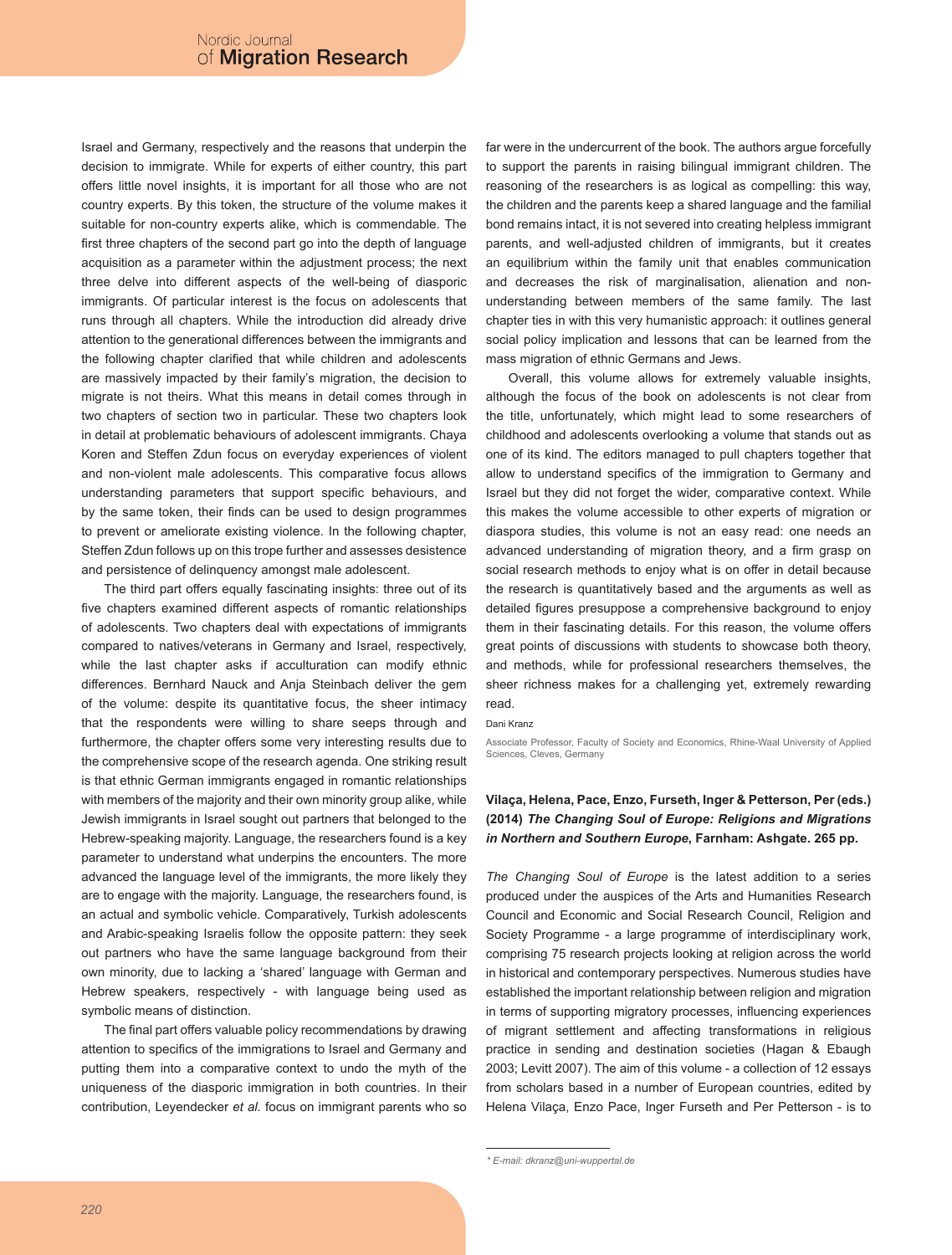explore this relationship in the context of Southern and Northern European (Nordic) migrant-receiving societies. The rationale for this dual geographic focus is explained clearly and convincingly. These are areas of Europe with important differences in terms of their historical religious traditions (Protestantism in the Nordic countries and Catholicism or Orthodoxy in the South), the relationship between religion and the state and its nation-building projects and secularisation trends amongst 'native' and established populations.

Furthermore, these are regions with significantly different migration histories.

The Nordic countries have emerged since the fall of the Soviet Union as important immigration destination countries, with the scope of this immigration becoming increasingly wide from the early 1990s as a result of globalisation processes and these states' comparatively generous asylum and refugee resettlement policies. In contrast, the Southern European states covered in the volume - Italy, Portugal and Greece - were until recently known as countries of emigration. But while emigration levels (particularly amongst the young) remain high following the financial crisis, these states are now also countries of immigration for Eastern and Central Europeans as well as for those fleeing war, persecution and poverty in more distant climes. Despite these key differences, the editors argue that the Nordic and Southern Mediterranean regions have, in common with other European states, a 'soul' dominated by Christianity and expressed in a physical landscape of Christian religious buildings and calendars based around Christian holy days and festivals. Immigration is altering this 'soul' and the multiple modes and forms that this alteration takes are the focus of the individual chapters of the volume.

The volume is arranged into two sections. The first sets out to provide a general examination of theoretical issues surrounding the topic of religion and migration, while the second section is empirical in focus, consisting of nine chapters, of which each explores a different facet of religion and migration in a Nordic or Southern European context. Turning first to the opening theoretical section; the contribution by Enzo Pace provides a welcome reminder that we should not alone be interested in the study of migration and religion from a particular perspective of sociology of religion, but rather should consider these phenomena as a 'bifocal lens' through which to examine social change, as 'religion and migration actually reveal the intensity and complexity of the social change we are facing' (p. 11). While Pace's metaphor of 'the four knights of the Apocalypse' is rather opaque, the discussion it frames offers useful insights into the variety of forms that the conflict, transformation and hybridisation that may result from immigration-associated religious practices can take in different societal contexts. The second contribution from José Madureira Pinto is presented as a response to Pace, troubling some of the arguments made within the preceding chapter's 'knights of the Apocalypse' section and introducing a discussion of the economic structures of destination states as an important factor in shaping migrants' religious practices and their societal impacts. This focus on state policies is carried through into

the contribution from Tuomas Martikainen, who provides a helpful general discussion of the 'context of reception' as a determinant of migrant religious incorporation, in terms of state policies around immigrant inclusion, welfare state structures and church–state relations. The chapter closes with a case study, which applies the theoretical discussion thus far to observation of immigrant religious incorporation in Finland - for example, Finland's comprehensive welfare state has meant that churches (and immigrant churches) have traditionally had limited involvement in delivering welfare services in a way that differs from those states with less generous welfare provision.

This brief focus on the Finnish example segues nicely into the second, empirical section of the volume. Although rather uneven in terms of length and level of analytical detail, this is an interesting selection of case studies dealing with the religious incorporation of migrants from a range of national backgrounds and religious traditions. The volume's editors identify that much of the public discourse and academic scholarship around immigration and religious change in Europe has focussed on Islam and the volume attempts to correct this bias by incorporating a majority of empirical chapters focussed around immigrants from non-Islamic cultures (Annalisa Frisina's and Inger Furseth's respective contributions on young Muslim women in Italy and Norway are exceptions). Instead, most of the chapters whose focus is the experience of a particular ethnic or religious group of migrants deal with those of various Christian backgrounds; including Catholic Byzantine and Orthodox East Europeans (Helena Vilaça), Latin American Catholics (Roberta Ricucci), Brazilian Evangelicals (Donizete Rodrigues), and Orthodox Ethiopians and Eritreans (Anne Kubai), while the chapter from Jørn Borup includes the Vietnamese Buddhist experience in Denmark. A notable omission is any consideration of the religious incorporation of non-Muslim South Asian migrants; a group whom authors such as Jacobsen (2008) have identified as amongst the most publicly visible new religious presence in Nordic states.

As well as giving attention to a variety of ethnic and national groups, the chapters highlight not only migrant incorporation and religious transformation in religious institutions themselves, but also in sites such as schools (Per Petterson), and the street and other public spaces of leisure and consumption (Frisina and Furseth), supporting Pace's earlier assertion of religion and migration as a 'bifocal lens' through which to consider broader processes of societal change. The case studies reveal a varied picture of degrees and modes of migrants' religious incorporation, focussing both on the changing nature of migrants' religious practices and organisation, as well as the changes migration effects on established faith institutions within destination societies. Elisabeth A. Diamantopoulou's discussion of the impact Greece's new status as a state of immigration has had on debates around shifting the Greek Orthodox Church from an 'ethnocentric ideology' towards 'a principle of ecumenicity of Christianity' is particularly interesting in this regard (pp. 74–75), while a strong contribution from Kubai considers the complex ways